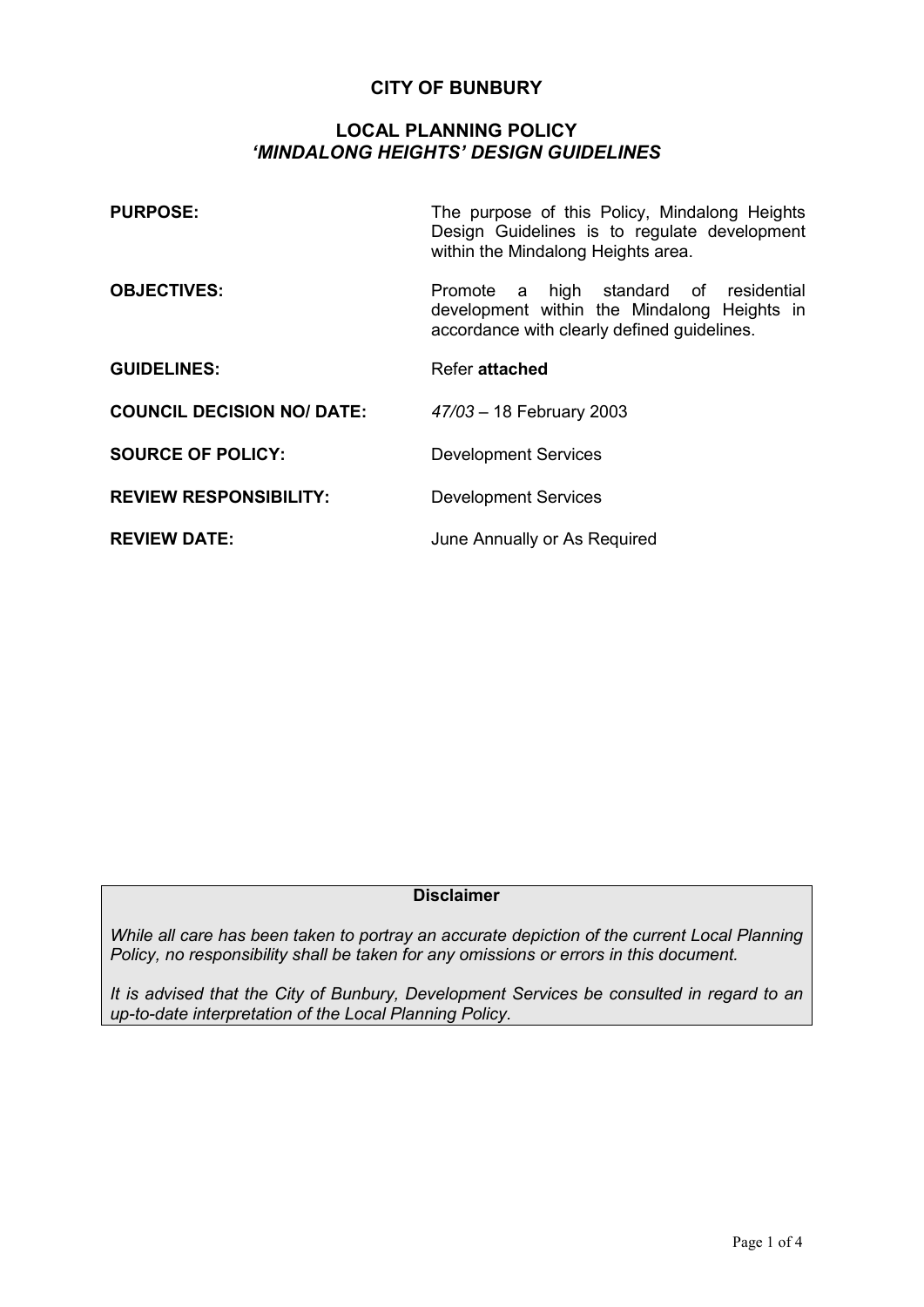

# **MINDALONG HEIGHTS DESIGN GUIDELINES**

The purpose of these guidelines is to promote a high standard of residential development in the Mindalong Heights area. These guidelines apply to the area detailed in Figure 1. These design guidelines should be read in conjunction with the Residential Planning Codes (R-Codes) and the City of Bunbury Town Planning Scheme No.7.

Development in accordance with these Design Guidelines is deemed to comply. However, alternative designs may be considered subject to demonstration that the proposed development is in keeping with the objectives and intent of the Design Guidelines and is subject to Council approval.

## **1.0 BUILDING FORM**

- 1.1 Simple, clean forms will be preferred for all structures. Roofs shall be pitched at not less than 18 degrees.
- 1.2 The use of second hand materials for visible structures shall be prohibited.
- 1.3 The maximum building height shall be 3 storeys with no more than 2 storey for a single wall height and the third floor in the roof or roof-line if required.
- 1.4 The maximum overall wall height is 7.5 metres to the eaves, measured from average existing ground levels. (refer figure below).





Figure 1: Area to which Design Guidelines apply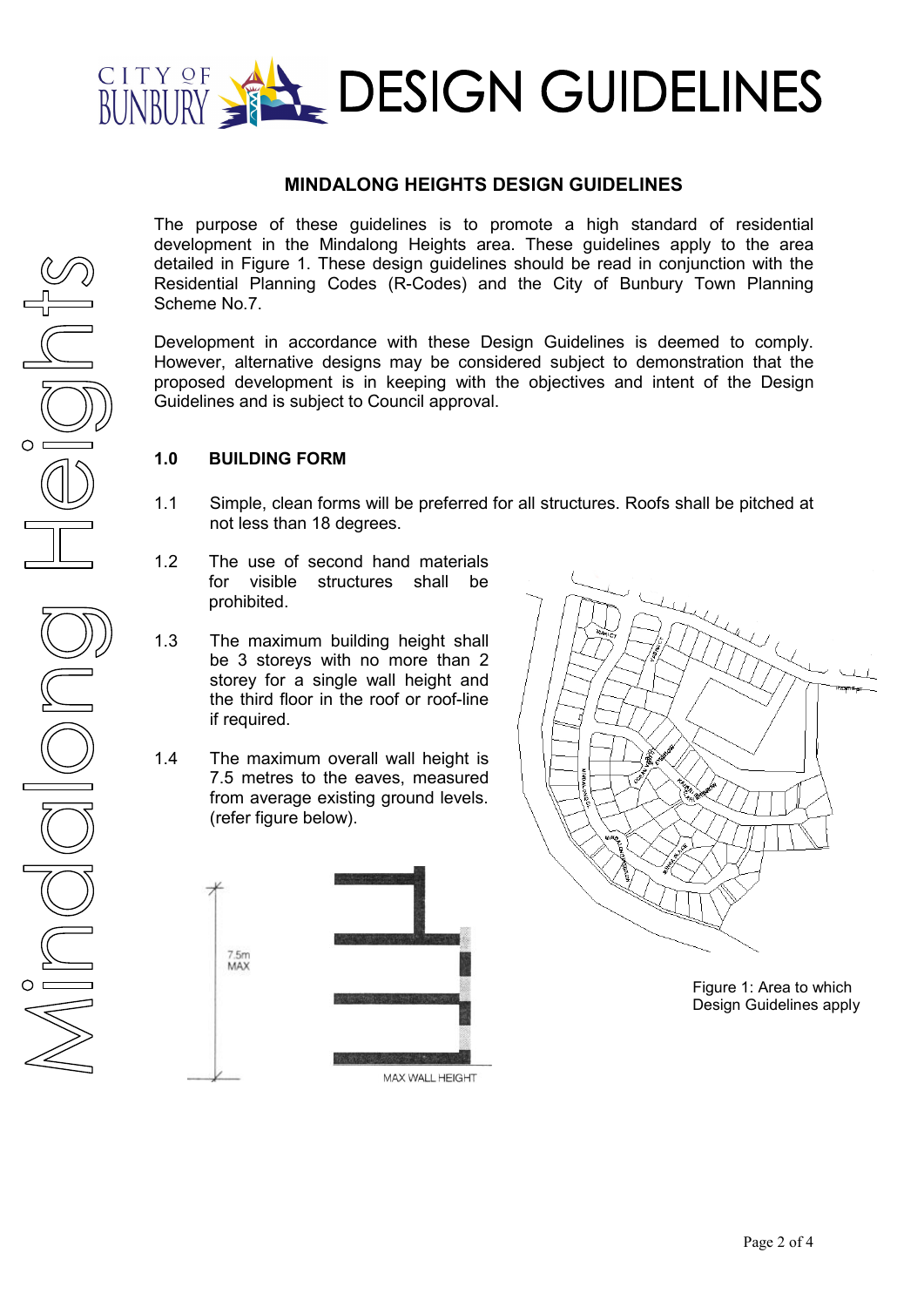

### **2.0 SITE PLANNING**

- 2.1 Front and Side Setbacks shall be in accordance with the Residential Design Codes (R-Codes).
- 2.2 Construction of twin houses (duplex) will not be permitted except on lots 5,7,98,98,100,101 and 12.
- 2.3 In respect of lots 100,101 and 102, construction of two dwelling houses on each lot is a condition of building approval. Furthermore, the dwelling houses are to be built simultaneously, one each fronting Mindalong Close and Yabini Court

### • *Restriction of Access*

- No vehicular access to Hastie Street will be allowed from lots 102 and 108 Yabini Court.
- In respect of lots 98 and 99 no vehicular access will be allowed to the eastern boundaries of the lots from Ybaini Court.

#### **3.0 SITEWORKS**

3.1 The grounds levels over any lot shall not be changed from those existing on the day of settlement without Council approval.

#### **4.0 EXTERNAL MATERIALS AND COLOURS**

- 4.1 Walling: shall be face finish clay brick, stone or concrete block generally in earthy colours. Where masonry receives an applied finish, the finished colour shall be a light earth tone or white. Timber sheeting or boarding will be permitted where it does not exceed 25% of the total external wall area. Glass be coloured but not reflective
- 4.2 Roofs: Shall be pitched at 18 degrees and shall be clay or concrete tile, colourbond custom orb style metal decking, in earth colours. Timber shakes or shingles which shall not be painted or stained. Unpainted metal roofing sheeting will not be approved.

### **5.0 FENCES**

- 5.1 No fencing or walls will be permitted within 3 metres of the front set back.
- 5.2 Side fencing shall not exceed 1.8 metres above ground level. The use of screening vegetation is encouraged.
- 5.3 Rear fencing shall not exceed 1.8 metres in heigh above ground level, with the exception of lots 98 and 99 where the rear boundary fence shall not exceed 1.2 metes in height or does not exceed the road level of Yabini Court, whichever is the higher.